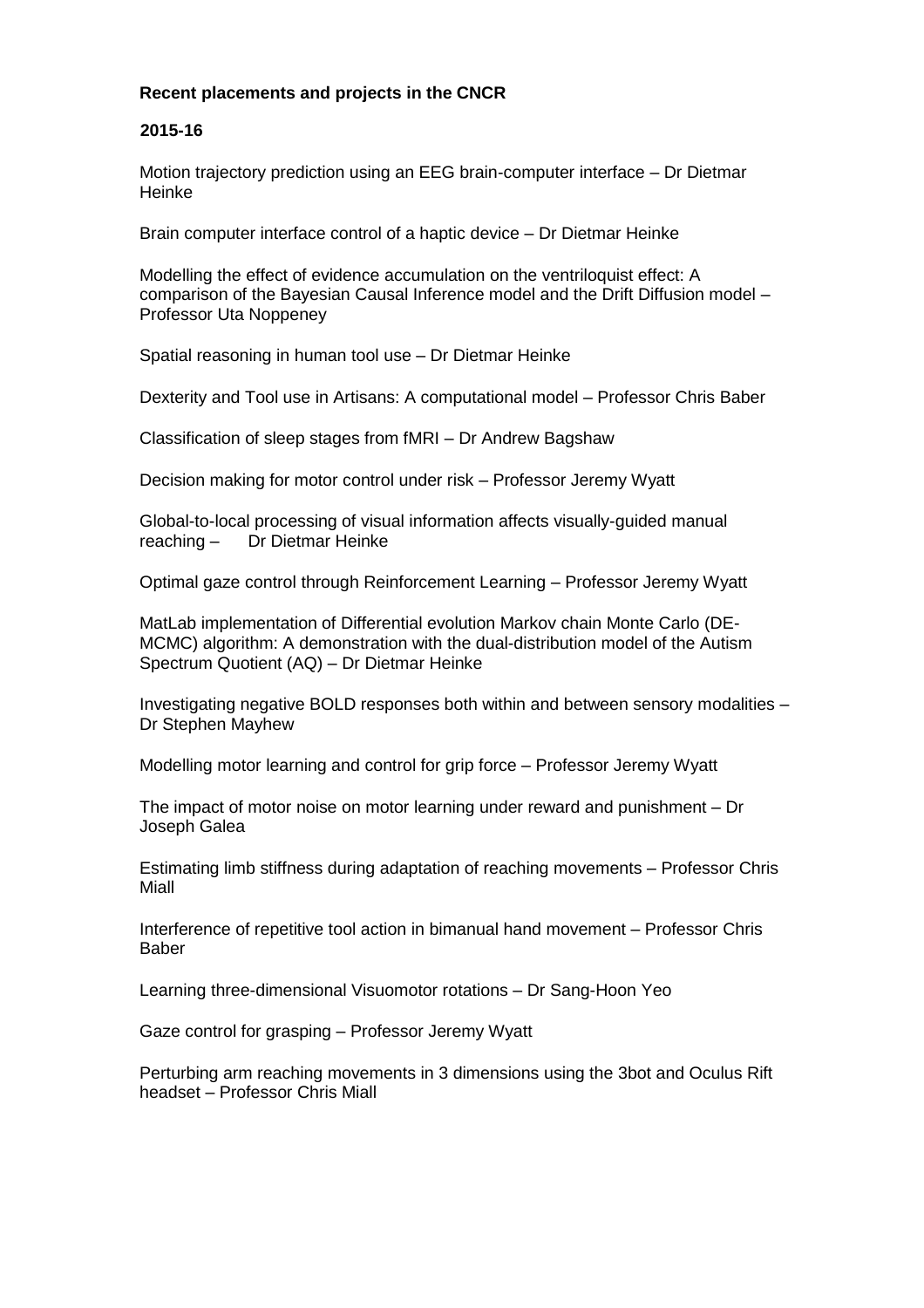#### **2014-2015**

The effect of sleep fragmentation on memory retention – Dr Bernhard Staresina and Dr George Balanos

Consciousness and its connection to artificial intelligence – Dr Ulrik Beierholm and Professor John Barnden

NAO robot human motion learning – Professor Chris Miall

Classification image of lights and sounds in temporal order judgement task – Dr Massimiliano di Luca

Non-parametric clustering for data analysis – Professor Aleš Leonardis

Experimental design and setup to test the role of attentional cues location in out of body experiences and feeling of presence – Dr Massimiliano Di Luca

Discovering how humans emotionally respond to robots – Dr Massimiliano Di Luca

tDCS; too variable to be reliable? Evidence from a semantic interference paradigm – Dr Andrew Olson

Reactivation of memory during wakefulness – Dr Bernhard Staresina

Investigating the structure-function relationship of attention networks – Dr Amanda Wood

Multisensory Integration through time: Corroborating previous research and further detailing time-related effects - Dr Ulrik Beierholm and Professor John Barnden

A computational model of the four constraint theory on tool use – Dr Dietmar Heinke

A touch of humanity: A study of the rubber hand illusion using robotic visuals – Dr Massimiliano Di Luca

A computational model of human tool use research – Dr Dietmar Heinke

Eye fixations in action recognition – Professor Aleš Leonardis

Pinching virtual objects – Dr Massimiliano Di Luca

An EEG lie detection on the fringe of awareness and psychopathic traits – Professor Howard Bowman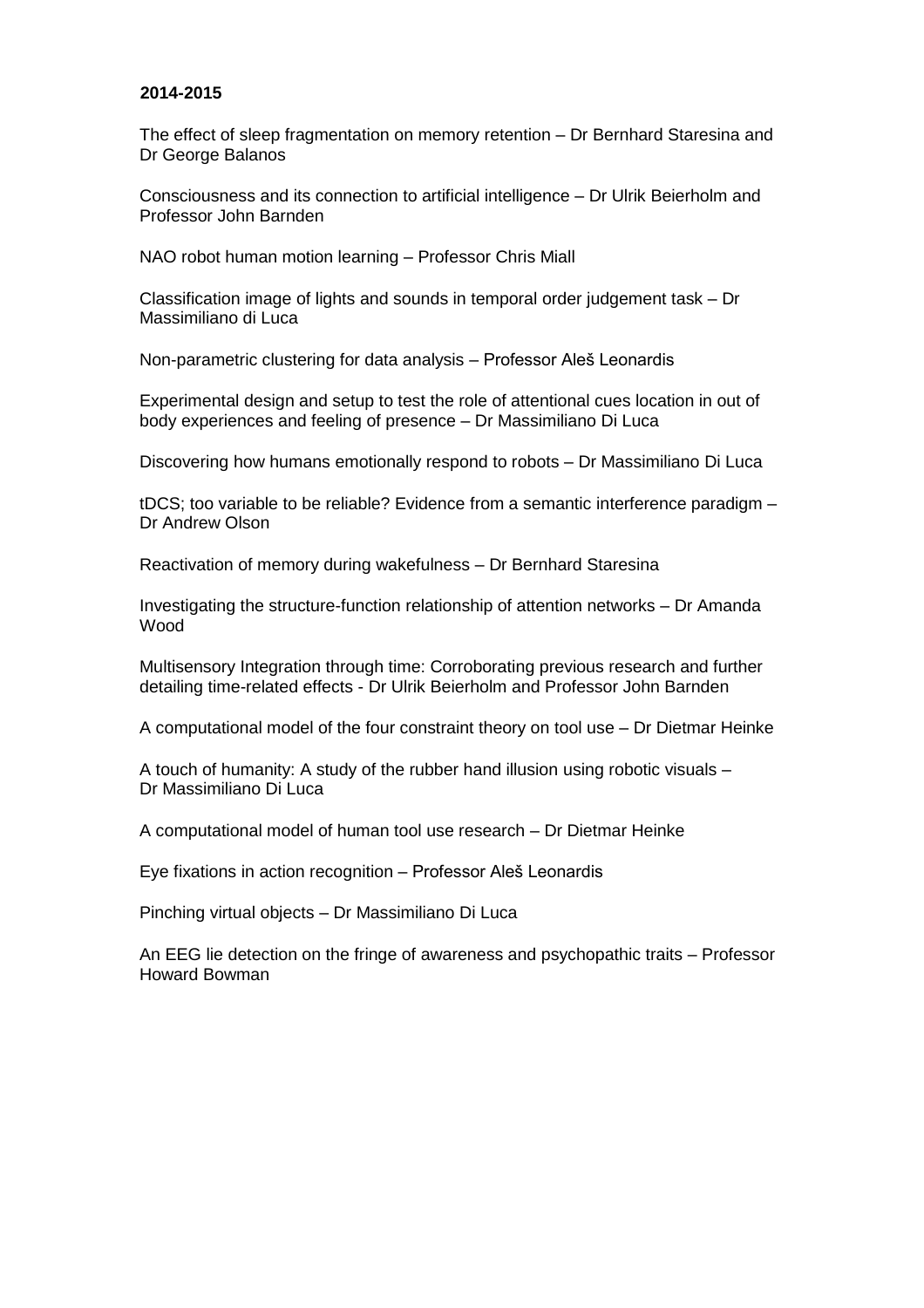#### **Supervisors for 2016-2017**

# **Department of Electronic, Electrical and Systems Engineering:**

Chris Baber - [c.baber@bham.ac.uk](mailto:c.baber@bham.ac.uk)

# **School of Computer Science:**

| Nick Hawes -     | n.a.hawes@cs.bham.ac.uk   |
|------------------|---------------------------|
| Andrew Howes -   | HowesA@bham.ac.uk         |
| Lars Kunze -     | L.Kunze@cs.bham.ac.uk     |
| Aleš Leonardis - | a.leonardis@cs.bham.ac.uk |
| Jeremy Wyatt -   | j.l.wyatt@cs.bham.ac.uk   |

## **School of Psychology:**

| Andrew Bagshaw -   | a.p.bagshaw@bham.ac.uk   |
|--------------------|--------------------------|
| Howard Bowman -    | h.bowman@bham.ac.uk      |
| Dietmar Heinke -   | d.g.heinke@bham.ac.uk    |
| Joe Galea -        | j.galea@bham.ac.uk       |
| Chris Miall -      | r.c.miall@bham.ac.uk     |
| Uta Noppeney -     | u.noppeney@bham.ac.uk    |
| Andrew Schofield - | a.j.schofield@bham.ac.uk |
| Alan Wing -        | a.m.wing@bham.ac.uk      |

# **School of Sport, Exercise and Rehabilitation Sciences**

| Dave Punt -     | t.d.punt@bham.ac.uk |
|-----------------|---------------------|
| Sang-Hoon Yeo - | s.yeo@bham.ac.uk    |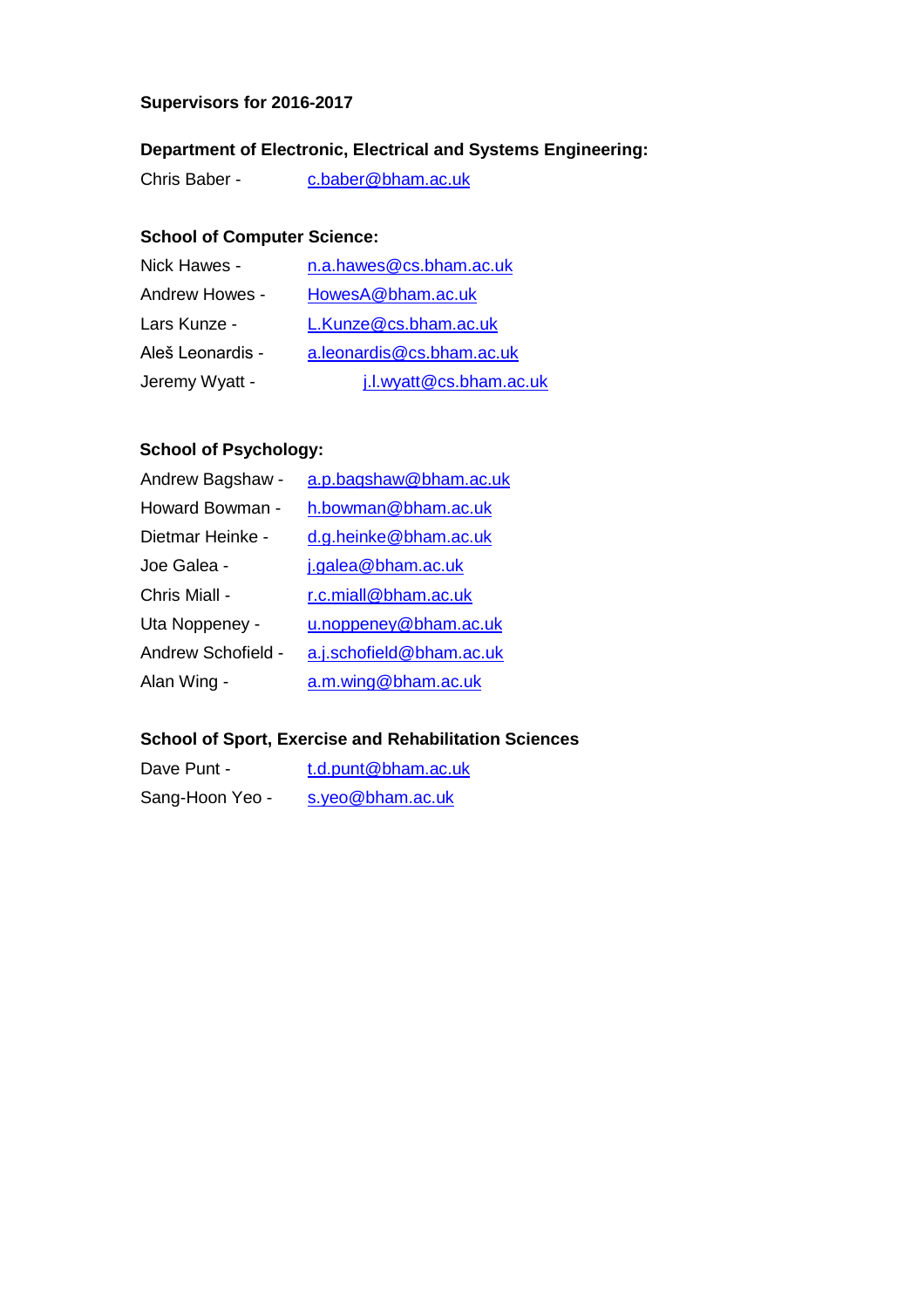You might find it useful to look up staff member profiles in the School of Psychology and School of Computer Science.

Psychology:<http://www.birmingham.ac.uk/schools/psychology/people/index.aspx>

Computer Science:<http://www.cs.bham.ac.uk/about/people/academic>

Sport and Exercise Science: [http://www.birmingham.ac.uk/schools/sport](http://www.birmingham.ac.uk/schools/sport-exercise/staff/index.aspx)[exercise/staff/index.aspx](http://www.birmingham.ac.uk/schools/sport-exercise/staff/index.aspx)

The CNCR also has its own pages: <http://www.birmingham.ac.uk/research/activity/cncr/index.aspx>

Feel free to contact our course administration team, if you need more information: [pg-psychology-admissions@contacts.bham.ac.uk.](mailto:pg-psychology-admissions@contacts.bham.ac.uk)

If you would like to know more about life in Birmingham, you can contact the CNCR postgraduate mentor, Benjamin Crossey, a CNCR MSc graduate, now PhD researcher at the University of Birmingham. Email: [BPC229@bham.ac.uk](mailto:BPC229@bham.ac.uk)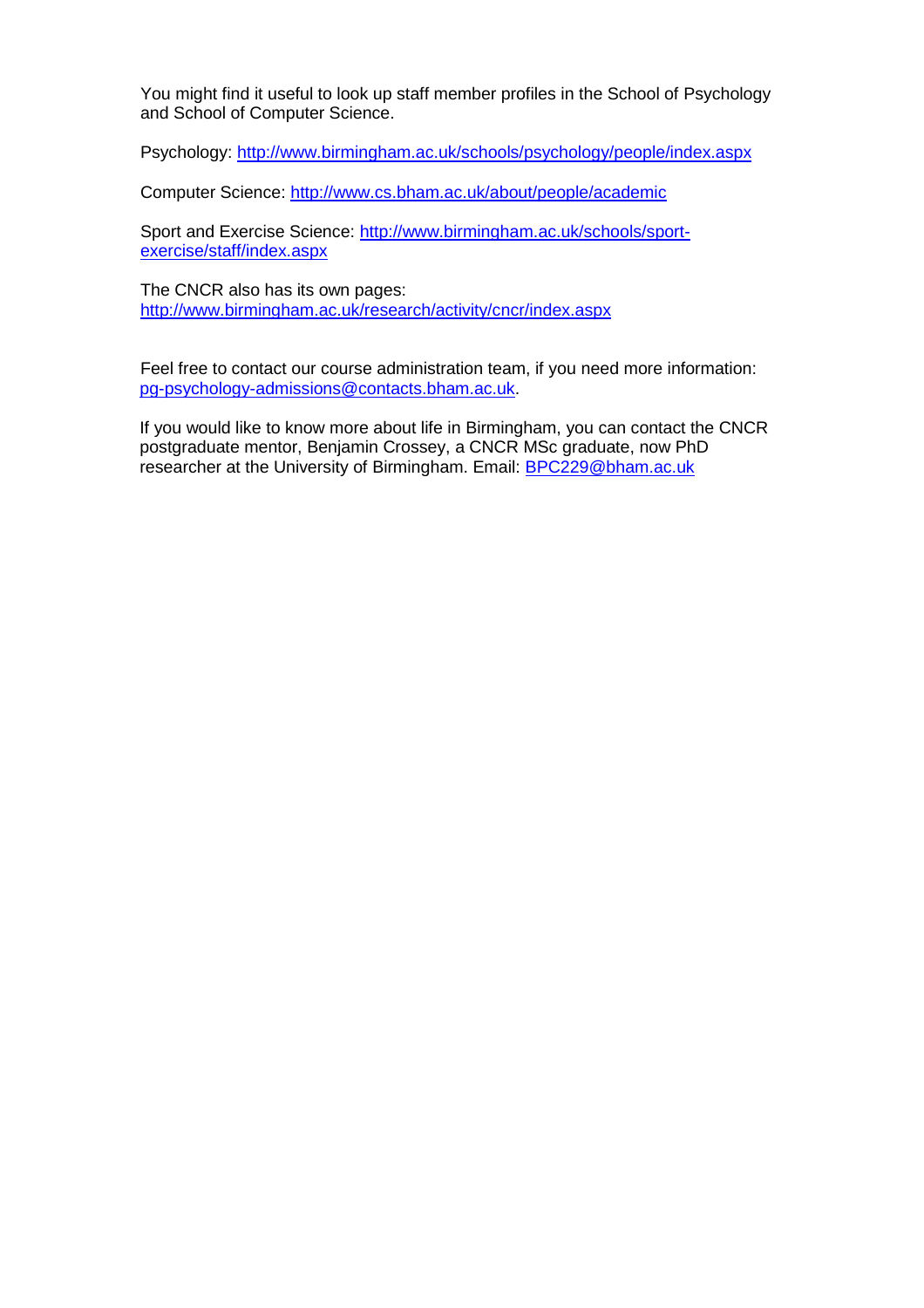# **Suggested reading list**

### Linear algebra

• any college level introduction to linear algebra manual

#### **Matlab**

- Wallisch, Losignan, Benayoun Baker Dickey, (2014) Matlab for neuroscientists, Academic press
- Borgo, soranzo, grassi (2012) Matlab for psychologists, springer
- or any other good book/online resource

### **Introduction to computational methods**

- Kreyszig E., (2005). Advanced Engineering Mathematics, John Wiley and Sons
- Mackay, D. (2003). Information Theory, Inference and Learning Algorithms, Cambridge University Press.
- Bishop, C. (1995). Neural Networks for Pattern Recognition. Oxford, U.K.: Oxford University Press.

## **Foundations (Journal club)**

- Christopoulos VN, Schrater PR (2009) Grasping Objects with Environmentally Induced Position Uncertainty. PLoS Comput Biol 5(10): e1000538
- Gosselin F, Schyns PG, Bonnar L, Paul L (2001) Superstitious Perceptions, 23rd annual conference of the cognitive science society
- Langton, C G. (1986) Studying artificial life with cellular automata, Physica, 22D 120-149
- Ommer B, Buhmann JM (2010), Learning the Compositional Nature of Visual Object Categories for Recognition, IEEE transactions on pattern analysis and machine intelligence, 32, 3, 501-
- Picard RW, Vyzas E, Healey i(2001) Toward Machine Emotional Intelligence: Analysis of Affective Physiological State, IEEE transactions on pattern analysis and machine intelligence, VOL. 23, NO. 10, 1175-
- Pinzon-Morales R-D, Hirata Y (2014) A bi-hemispheric neuronal network model of the cerebellum with spontaneous climbing fiber firing produces asymmetrical motor learning during robot control, Front Neural Circuits. 2014; 8: 131.
- Ritter SM, Strick M, Bos MW, Van Baaren RB, Dijksterhuis AP (2012) Good morning creativity: task reactivation during sleepenhances beneficial effect of sleep on creative performance, creativity, 21, 643-647
- Sato Y, Kording, KP (2014) How much to trust the senses: Likelihood learning, Journal of vision 14(13):13
- Scheirer J, Fernandez R, Klein J, Picard RW (2002) Frustrating the user on purpose: a step toward building an affective computer, Interacting with computers, 14, 2, 93-118
- Smith, Ghazizadeh, Shadmehr (2006) Interacting Adaptive Processes with Different Timescales Underlie Short-Term Motor Learning, Plos Biology
- Strauss S, Heinke D (2012) A robotics-based approach to modeling of choice reaching experiments on visual attention, Front. Psychol 3:105
- Zaidel A, Ma WJ, Angelaki DE (2013) Supervised calibration relies on the multisensory percept, Neuron. Dec 18;80(6):1544-57

## **Mind brain and models**

- Trappenberg T (2009) Fundamentals of Computational Neuroscience, Oxford university press (Introduction and Chapter 1)
- Marr D (2010) Vision, MIT Press (chapter 1 & 2)
- Kinll D Pouget A (2004) The Bayesian brain, Trends in neuroscience, 27 12, 712-
- Bolton W (2002) Control systems, Elsevier (chapter 1)
- Ermentrout B, Terman D (2010) foundations of mathematical neuroscience, Springer (chapters 1, 2 & 4)